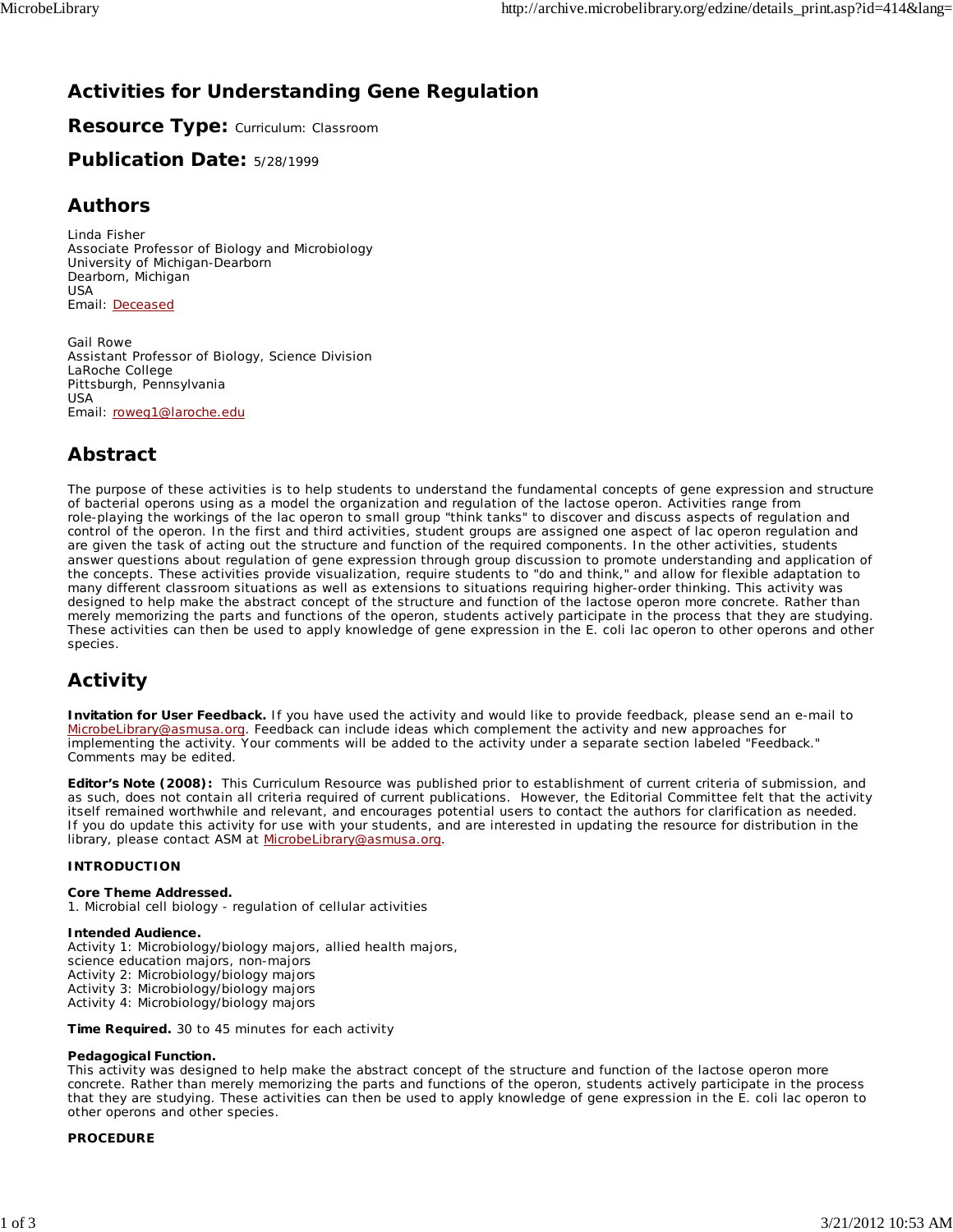#### **Materials.**

- Activity 1 -- markers, light weight poster board or colored construction paper for signs or labels, tape.
- Activity 2 -- index cards, markers or pens.
- Activity 3 -- same as for activity 1, plus pictures of growth curves (see Figures 1 & 2).
- Activity 4 -- index cards, markers or pens.

#### **Background.**

Prerequisite knowledge for all activities includes prokaryotic cell structure and function, cell growth, metabolism, and mechanisms of transcription and translation. An introductory lecture should cover a basic overview of an operon system and its components. Prior to activity 1 students should read about regulation of the lactose operon. Activity 2 should be done before a lecture on the lactose operon. Activity 3 should follow a discussion of (or reading about) inducible operons. Activity 4 should follow reading about or a lecture on the lactose operon. For Activity 4, students should also have an understanding of mutations and their effect on gene products.

It might be helpful to describe in general terms what the role play will look like. As an example for students to model, the movie, "Protein Synthesis: An Epic on the Cellular Level" (Harper and Row Media, 1971) can be shown.

#### **Safety Issues.** Not applicable.

#### **Student Version.**

#### *Activity 1 - Lactose Operon Role Play.*

Before doing this activity you should understand cell structure and function, cell growth, metabolism and the processes of transcription and translation. In addition you should read the section in your textbook on regulation of the lactose operon.

- Your instructor will assign your group a component of the lactose operon.
- Take 10-15 minutes to make a label for your component(s) and discuss how you will accurately act out your assigned process.
- Using the diagram of the operon in the front of the room as a guide, place your component(s) in the proper position to act out its function. Your instructor will describe the environmental conditions for functioning of the operon.
- $\bullet$ As groups in the class act out their parts, decide whether their role play is correct, discussing why it is correct or why it is in error.

#### *Activity 2 - Cell Growth in the Presence of Two Sugar Sources.*

Before doing this activity you should understand cell structure and function, cell growth, metabolism, transcription and translation.

- Working in a group, study the two growth curves shown in Figure 1 and Figure 2. One shows *E. coli* growing in a broth containing both glucose and lactose; the other shows the organism growing in a broth containing glucose only or lactose only.
- Suggest one or more hypotheses to explain the difference between the curves. Take about 15 minutes to study the graphs and formulate your hypotheses.
- Have a reporter for your group tell the class what your group discussed.
- Decide whether you agree or disagree with the other groups' hypotheses. List your reasons.

## *Activity 3 - Design a Repressor System.*

You will complete this activity in a group as determined by your instructor. Before doing this exercise you should understand the organization of an operon and how an inducible operon system works.

- With the other members of your group, take about 10 minutes to discuss what happens to gene expression in the presence of a repressor. One member of your group should take notes on your discussion. Another group member will be a reporter who will describe to the class one component of a repressor system.
- Based on the class discussion and what you know about inducible operons, the class will design and play the roles of components of a repressor system.
- Your instructor will assign each group one of the components of the system you have designed.
- Take 15 minutes to decide how your group will portray its assigned component. Make any signs or labels that are  $\bullet$ necessary to identify your role in the system.
- **•** Perform the repressor system role play.

#### *Activity 4 - Alterations of Operon Function through Mutation.*

Before beginning this exercise you should understand induction and repression of gene expression and the organization of an operon. You should also understand the effect of mutations on the expression of gene products.

- Think about ways that the lactose operon can be altered or mutated so that the result would be constitutive expression of the structural genes of the system. List three possible mechanisms. Spend about 10 minutes working individually.
- Discuss your list with one other person, or with a small group of 3 to 4, depending on the size of your class. Your instructor will tell you which is appropriate.
- Share one of your proposed mechanisms with the class.
- Think about ways that the lactose operon can be altered or mutated so that the result would be complete repression of the structural genes of the operon.
- Discuss and share the mechanisms you proposed as you did before.

## **Safety Issues.** Not applicable.

## **ASSESSMENT and OUTCOMES**

## **Suggestions for Assessment.**

Peer oral assessment is incorporated into the activities through whole class discussion and feedback.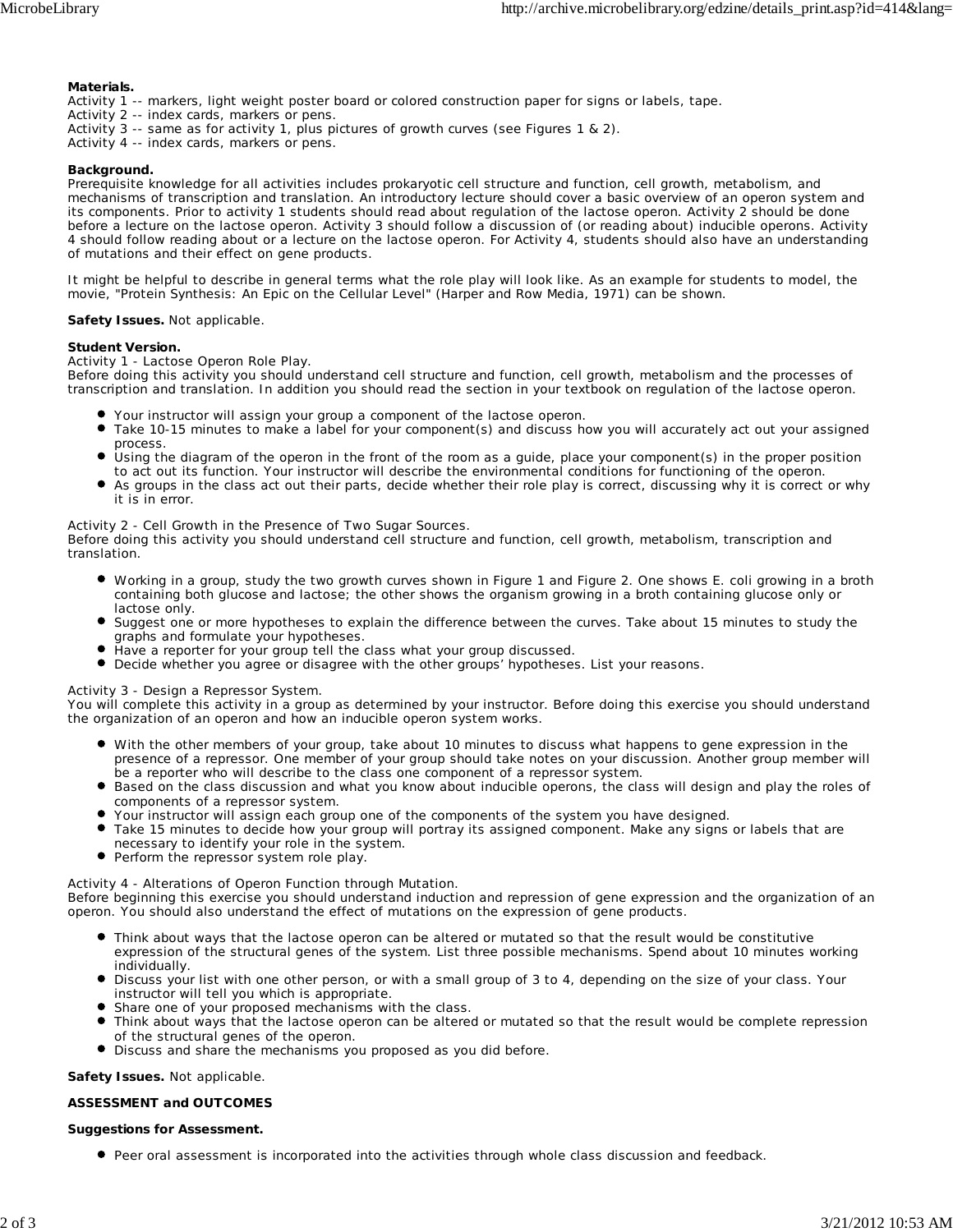- A follow-up take-home assignment to design and manipulate a prokaryotic cell operon that regulates a biosynthetic pathway.
- Concepts included on a test.
- $\bullet$ Written report on the group process for designing role plays or coming to other conclusions as a result of the group work.

# **Problems and Caveats.**

*Activity 1*.

Divide the class into groups, with group size dependent on the detail desired and the room size. For example, lactose could be played by two students that are "cleaved" by b-galactosidase. Alternatively, with fewer students, the lactose and the monosaccharide products could be represented by signs. The groups should represent one of the following:

- operon: promoter, operator, 3 structural genes
- $\bullet$ regulatory molecules: cAMP, CAP, lactose repressor, lactose/inducer
- $\bullet$ transcription: enzyme, mRNA
- $\bullet$ translation: ribosomes, gene product (and its function)

A diagrammatic representation of the operon should be visible on the wall and the role play should go on around this diagram (e.g. The student portraying the "repressor" should stand in front of the operator position until the student playing lactose comes and removes the repressor from its position.)

- Each group is given a task, materials to use to identify their components, and 10 to 15 minutes to discuss how they will act out their assigned process.
- Members of each group will come to the front of the class to act out their role. The instructor will guide the groups through a given environmental condition (e.g., The cell is in media containing lactose.). The groups will interact to simulate the cell's response to its environment.
- As the response is acted out, the class is asked to verify that the correct response was made and to evaluate if any steps are missing.
- The instructor guides the review discussion.

## *Activity 2.*

Before the lecture on the lactose operon, students are divided into groups to study two growth curves. One shows *E. coli* growing in a broth containing glucose and lactose (Figure 1), and the other shows the organism growing in glucose only or in lactose only (Figure 2). Note that the slopes of the curves in Figure 2 are different for growth on glucose and on lactose. It would be beneficial to emphasize that such curves are not unique to *E. coli*. After the groups have made observations and have suggested hypotheses to explain the differences in the curves, the instructor should ask a reporter for one group to tell the class what was discussed in that group. The instructor then asks other groups to give reasons that they agree or disagree with the first group's assessment. The activity ends with a lecture or discussion on the concepts of diauxy and catabolite repression as they apply to the lactose operon.

## *Activity 3*.

After a lecture on an inducible operon system, students will design a repressor system. First, the students will discuss in small groups what occurs in the presence of a repressor. A reporter from each group will describe to the class one component of the system. The instructor will record these on an overhead or chalkboard. When the list is complete, the instructor should assign each component to a different group. The group members will decide how to act out the action of the component. They will need to be provided with markers, and paper or small poster boards to make labels for their components. If the size of the class is too large, a small group of students could be chosen to perform assigned roles for the entire class. It might be helpful to show the students an example of a role play such as the film, "Protein Synthesis: An Epic on the Cellular Level." You might want to have students apply this activity to an inducible and/or repressible operon other than the lactose operon. An example might be the *Mer* operon, the *trp* operon, or a fictitious operon designed to practice the general principles of operon function.

## *Activity 4*.

For this activity the students need markers or pens and note cards. It would follow a lecture, discussion or reading on the lactose operon. Students use the "Think-Pair-Share" method (or a modification that uses discussion in groups of 3 to 4 instead of a pair) to brainstorm ways that the lactose operon could be mutated that would result in constitutive expression of the operon. Then the students should think of changes that will result in full repression of the operon. One member of a group will share an example with the class and the other students will assess whether or not this change would give the desired expression phenotype. The discussion continues until all of the ideas that were generated have been reported. Alternatively, students may write a report (individually or in small groups) that is turned in for assessment.

## **SUPPLEMENTARY MATERIALS**

## **References.**

- 1. Mulnix, Amy. 1994. Lactose Operon: An Active Learning Approach. Bioscene 20(1): 11-13. PDF file found at http://papa.indstate.edu/amcbt/volume\_20/v20-1p11-14.pdf
- 2. "Protein Synthesis: An Epic on the Cellular Level." 1971. Harper and Row Media. 16mm film. Senses Bureau, producer.

**Appendices.** Figure 1 Figure 2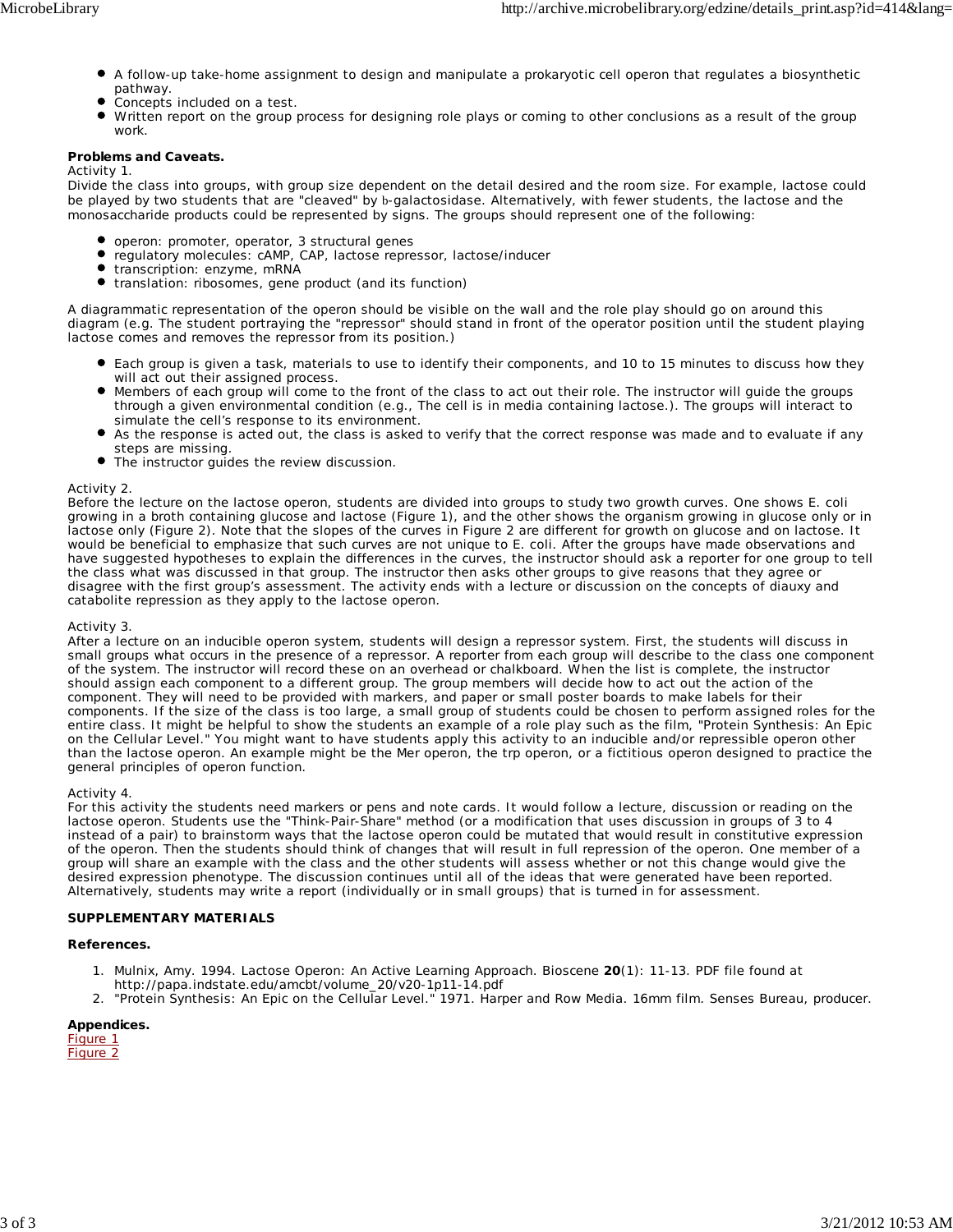# Curriculum Resources

# **Appendix.**

Figure 1. Bacterial Growth in Media Containing Equal Concentrations of Glucose and Lactose